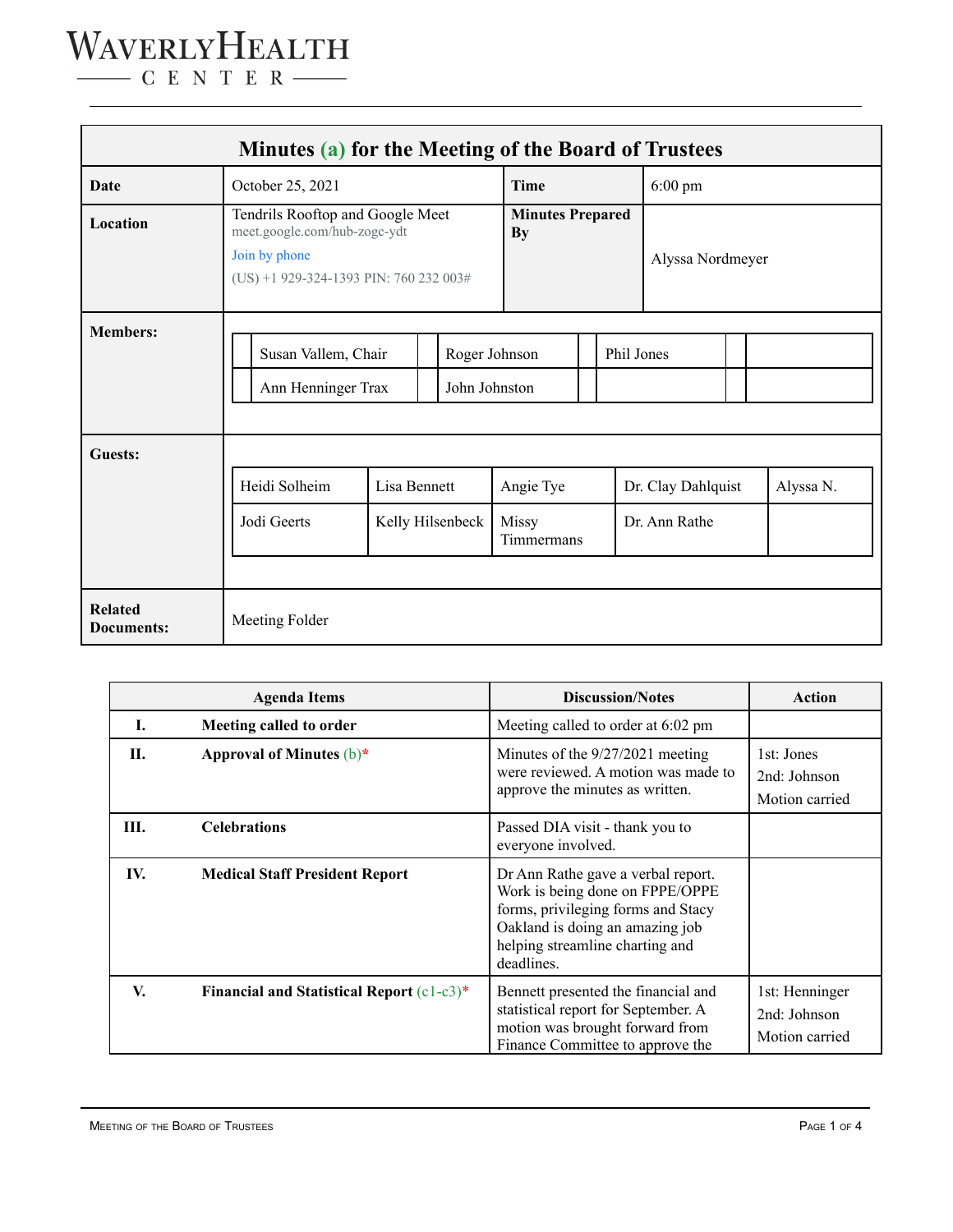## WAVERLYHEALTH

 $\begin{tabular}{c} \quad \quad \textbf{C} \textbf{E} \textbf{N} \textbf{T} \textbf{E} \textbf{R} \end{tabular}$ 

|       |                                                                                                                                                                                                                                                                                                                                                                                                                                                                                                                                                                                                                                                                                                                                                                                                                                            | financial and statistical report as<br>presented.                                                                                                                                                                                                                                                                                                                                                                                               |                                                  |
|-------|--------------------------------------------------------------------------------------------------------------------------------------------------------------------------------------------------------------------------------------------------------------------------------------------------------------------------------------------------------------------------------------------------------------------------------------------------------------------------------------------------------------------------------------------------------------------------------------------------------------------------------------------------------------------------------------------------------------------------------------------------------------------------------------------------------------------------------------------|-------------------------------------------------------------------------------------------------------------------------------------------------------------------------------------------------------------------------------------------------------------------------------------------------------------------------------------------------------------------------------------------------------------------------------------------------|--------------------------------------------------|
| VI.   | <b>Committee/Department Reports:</b><br>A. Administrative Reports (d)<br>1. HR Annual Report - Tye (d1)<br>2. VS Board Report (d2)<br>3. IHA CEO Dashboard (d3)<br>B. CMO Report (d4)<br>C. Organization Committees (e)<br>1. EOC Committee - October<br>2. Policy and Procedure<br>Committee - October                                                                                                                                                                                                                                                                                                                                                                                                                                                                                                                                    | Administrative reports were reviewed<br>as included in the board packet.<br>HR Annual Report was reviewed as<br>included in the board packet.<br>VS Board Report was reviewed as<br>included in the board packet.<br>IHA CEO dashboard was reviewed as<br>included in the board packet.<br>CMO report was reviewed as included<br>in the board packet.<br>Organizational Committee Reports<br>were reviewed as included in the board<br>packet. |                                                  |
| VII.  | <b>Quality Report (quarterly)</b><br>A. FY22 Q1 QS Board PPT (f)<br>B. FY22 Q1 QS Summary Report (f1)                                                                                                                                                                                                                                                                                                                                                                                                                                                                                                                                                                                                                                                                                                                                      | Hilsenbeck presented the Q1 quality<br>presentation and summary to the<br>board.                                                                                                                                                                                                                                                                                                                                                                |                                                  |
| VIII. | Medical Staff Reports (g)*<br>A. Emergency Services Committee -<br>October<br>B. Infection Prevention Committee -<br>September<br>C. Inpatient Medical Services Committee -<br>no report<br>D. Lab/Pathology Committee - no report<br>E. Maternity/Child Services Committee -<br>no report<br>Medical Staff Executive Committee -<br>$F_{\cdot}$<br>October<br>G. Medical Staff Meeting - October<br>H. Outpatient Medical Services Committee<br>- no report<br>Pharmacy & Therapeutics Committee -<br>I.<br>October<br>Quality Committee - October<br>J.<br>K. Radiology/Radiation Safety Committee<br>- September<br>L. Rural Health Clinic Advisory<br>Committee - no report<br>M. Rural Health Clinic Steering Committee<br>- no report<br>N. Surgical/Anesthesia Services<br>Committee - no report<br>O. Trauma Committee - no report | Medical Staff Reports were reviewed<br>as included in the board packet.<br>Motion was made to approve all<br>actions in committees.                                                                                                                                                                                                                                                                                                             | 1st: Johnson<br>2nd: Henninger<br>Motion carried |
| IX.   | C.E.O.'s Report<br>A. Building Project Update (h)<br>1. Expense Tracking (h1)<br>2. Winter Chiller Purchase<br>Request $(h2)*$                                                                                                                                                                                                                                                                                                                                                                                                                                                                                                                                                                                                                                                                                                             | Solheim gave an update on the<br>building project as provided in the<br>board packet.                                                                                                                                                                                                                                                                                                                                                           |                                                  |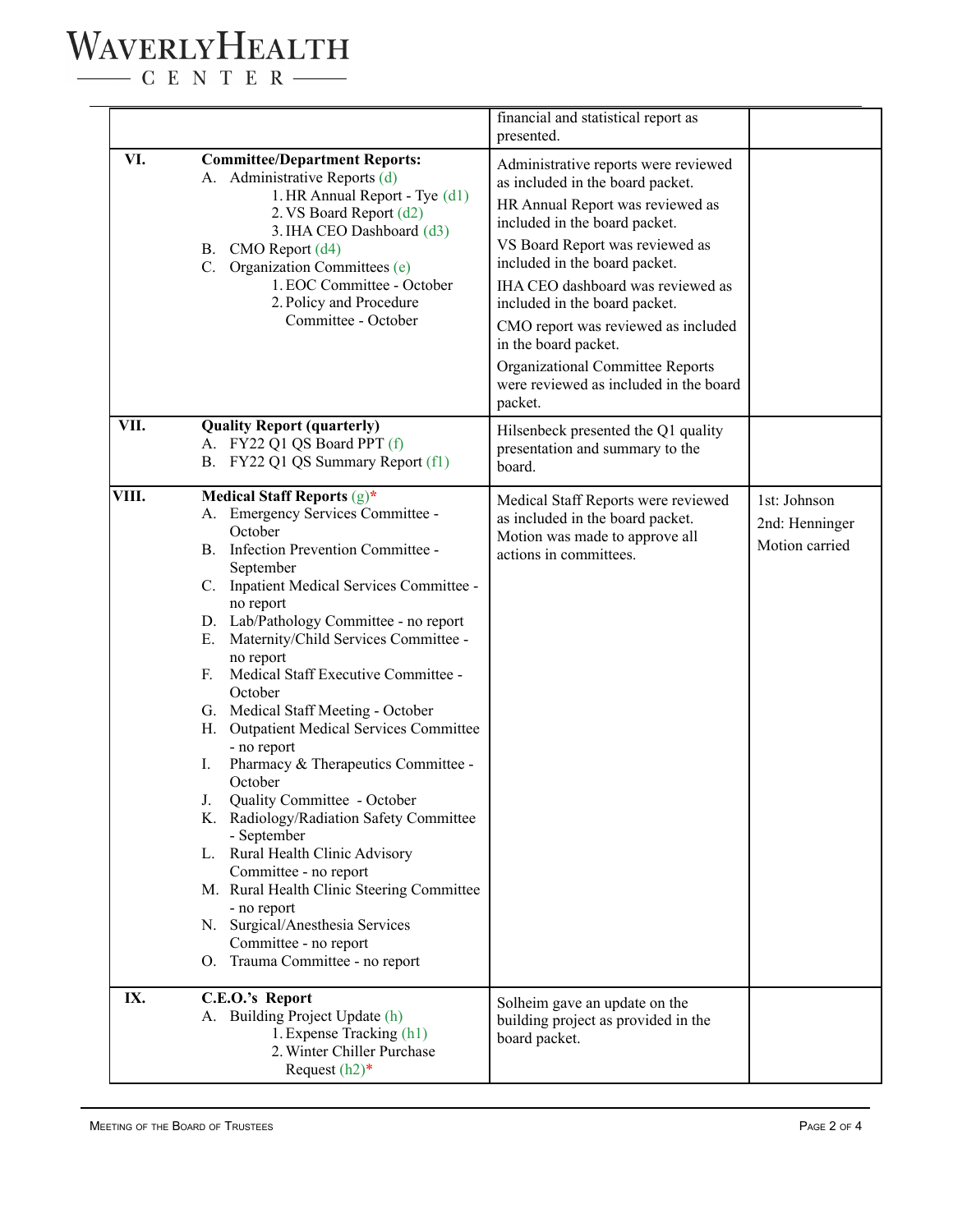## WAVERLYHEALTH

 $\begin{tabular}{c} \quad \quad \textbf{C} \text{ E} \text{ N} \text{ T} \text{ E} \text{ R} \end{tabular}$ 

|     |                                                                                                                                                                                                                                      | Solheim presented a purchase request<br>for a winter chiller. Motion to approve<br>pending USDA approval.                                                                                                                                                                                                                                               | Winter Chiller<br>1st: Johnston<br>2nd: Jones<br>Motion carried     |
|-----|--------------------------------------------------------------------------------------------------------------------------------------------------------------------------------------------------------------------------------------|---------------------------------------------------------------------------------------------------------------------------------------------------------------------------------------------------------------------------------------------------------------------------------------------------------------------------------------------------------|---------------------------------------------------------------------|
| X.  | <b>Old Business</b>                                                                                                                                                                                                                  |                                                                                                                                                                                                                                                                                                                                                         |                                                                     |
| XI. | <b>New Business</b><br>A. Nashua Clinic Lease Renewal (i)*<br>B. Siemens Lab Contract $(i)^*$                                                                                                                                        | Nashua Clinic Lease Renewal -<br>reviewed and a motion to approve was<br>made.<br>Siemens Lab Contract - reviewed and<br>a motion to approve was made.                                                                                                                                                                                                  | Nashua Lease<br>1st: Henninger<br>2nd: Johnson<br>Motion carried    |
|     | C. Initial Appointments *<br>1. Meyer-McCright, Anne CRNA<br>- Courtesy, Anesthesia, Iowa<br>Anesthesia, LC<br>D. Reappointments - none<br>Privilege Form Updates - none<br>Е.                                                       | A motion was made to approve initial<br>appointments, reappointments,<br>updated Provider privileges and<br>change in status as recommended by<br>MEC.                                                                                                                                                                                                  | Siemens Contract<br>1st: Johnson<br>2nd: Jones<br>Motion carried    |
|     | Updated Provider Privileges - none<br>F.<br>Change in Staff Category/Status - none<br>G.<br>H. Resignations<br>1. LaPan, Tiffanie CRNA -                                                                                             |                                                                                                                                                                                                                                                                                                                                                         | Initial Appt.<br>1st: Henninger<br>2nd: Jones<br>Motion carried     |
|     | Active, Anesthesia, Iowa<br>Anesthesia, L.C.<br>Policy and procedure, formulary and<br>I.<br>protocols *<br>1. Policies - Summary Sheets (k)<br>2. New Policies:<br>3. Formulary Addition (1)<br>4. Order sets $(m)$<br>5. Protocols | A motion was made to approve<br>Policy/SOP/Formulary Additions as<br>outlined in the board packet.                                                                                                                                                                                                                                                      | Policy, formulary<br>1st: Henninger<br>2nd: Jones<br>Motion carried |
|     | Finance Committee (n)<br>J.<br>1. Capital Requests<br>a) Philips V60 BiPap<br>$(0)^*$<br>2. Capital Report $(p)$<br>3. Cash Investments & Transfer<br>Report $(q)$<br>4. Financial Assistance Requests                               | Philips V60 BiPap additional funds<br>was reviewed and motion was made to<br>approve.<br>Capital Report and Cash Investment<br>report were reviewed as in packet -<br>there were no questions.<br>There was a \$250,000 operational<br>withdrawal from the Board designated<br>savings in September.<br>There were no Financial Assistance<br>Requests. | Philips V60<br>1st: Johnston<br>2nd: Johnson<br>Motion carried      |